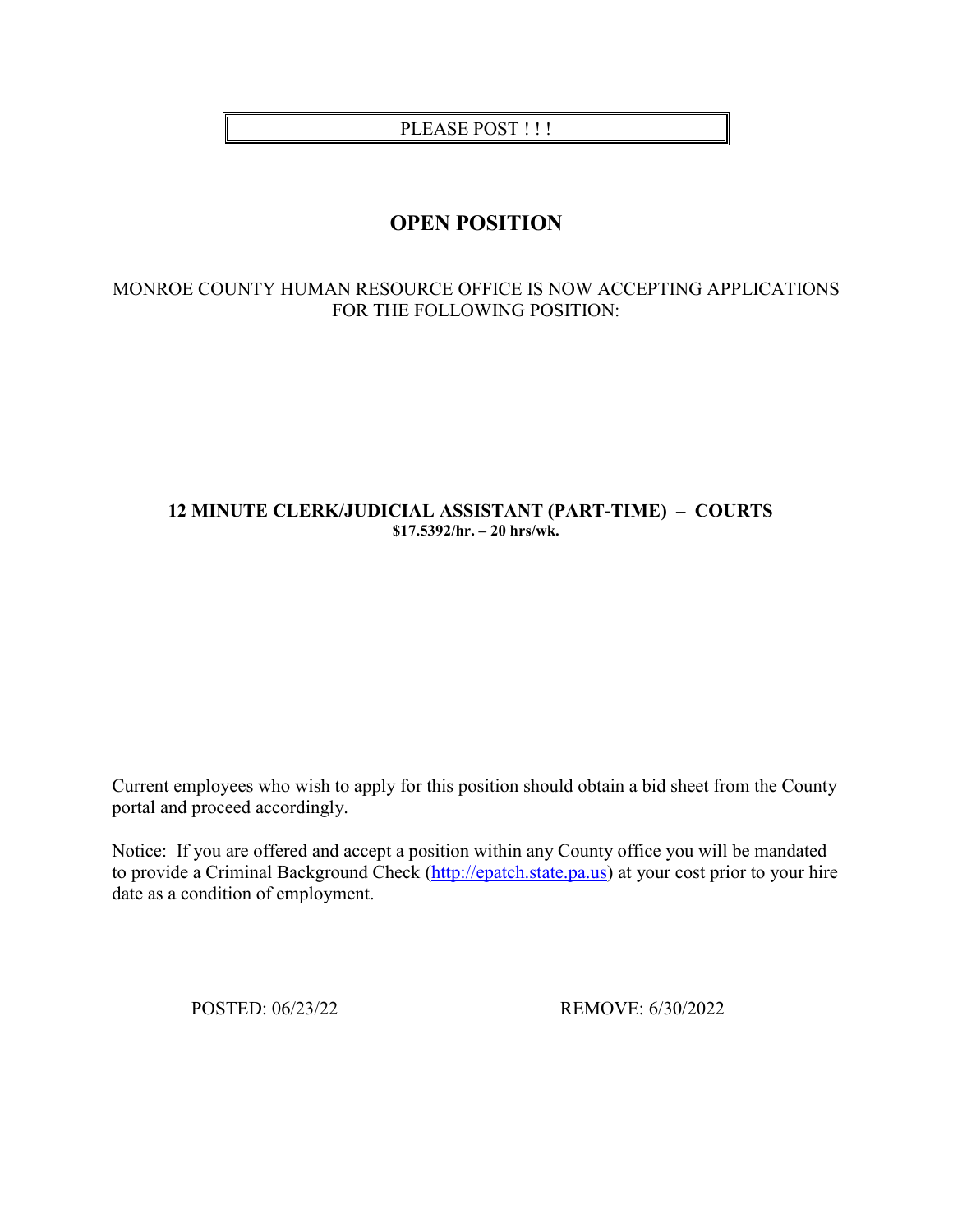# **MONROE COUNTY, PENNSYLVANIA CLASSIFICATION SPECIFICATION**

**CLASSIFICATION TITLE: MINUTE CLERK/JUDICIAL ASSISTANT**

## **PURPOSE OF CLASSIFICATION**

The purpose of this classification is to provide specialized support within the  $43<sup>rd</sup>$  Judicial District as needed for acquiring, preparing, completing, executing and distributing Court files/documents for matters heard (Forms, Orders, Sentence Sheets, Trials, etc.) by the Judges of the Court of Common Pleas (when assigned to court proceedings) and to provide substitute coverage of secretarial duties in any of the judicial chambers (when assigned to chambers for coverage of judicial secretaries due to vacations, illness, etc.). Class Code 1013MC<br> **ANIA**<br> **TION**<br> **K/JUDICIAL ASSISTANT**<br>
43<sup>nd</sup> Judicial District as needed for<br>
assigned to court proceedings) and to<br>
assigned to court proceedings) and to<br>
stress (when assigned to chambers for<br>
strued

## **ESSENTIAL FUNCTIONS**

**The following duties are normal for this position. These are not to be construed as exclusive or all-inclusive. Other duties may be required and assigned.**

### **In the courtroom:**

Must be able to access all Court related documents and navigate all court-related programs. Communicate with presiding judge and discuss any inquiries he/she may have.

Obtains files for all scheduled cases. Obtains, prepares and places files in chronological order. Review each file for any outstanding bench warrants, and/or petitions relating to court proceedings. Ensures that each file contains the relevant paperwork and proper Order attached. Print out the necessary Petitions/Motions and any additional information for those judges who do not refer to electronic court files.

Assumes responsibility for all forms being properly executed and filed. Must have knowledge of proper forms used for each court proceeding and assumes responsibility for acquiring and preparing of all forms, legal documents and correspondence necessary to enable court proceedings to flow efficiently. Must have ability to draft forms/template orders. Maintain knowledge and procedures of all assigned divisions of the Court. Accurately annotate daily lists and Orders and distribute same to the appropriate departments.

Coordinates with the court administration office and law librarian to keep all forms up to date and available in each courtroom, the self-help center/law library, and court administration office. Updates bench books as necessary.

### **In chambers:**

Provides coverage for judicial secretaries covering vacation, sick and personal time as assigned by the Court Administrator.

Maintains schedule for judge in case management system and chamber-specific; notifies individuals of dates, times and cancellations and/or changes in appointment times.

Prepares, types and drafts various legal documents and correspondence to include letters, memoranda, opinions, etc.; reviews information for accuracy and completeness; makes corrections and/or additions as needed; obtains approval and signature from judge as necessary; distributes documents to other departments, applicable filing office and/or personnel; maintains copies for departmental files and future reference; maintains confidentiality of all legal documents and proceedings.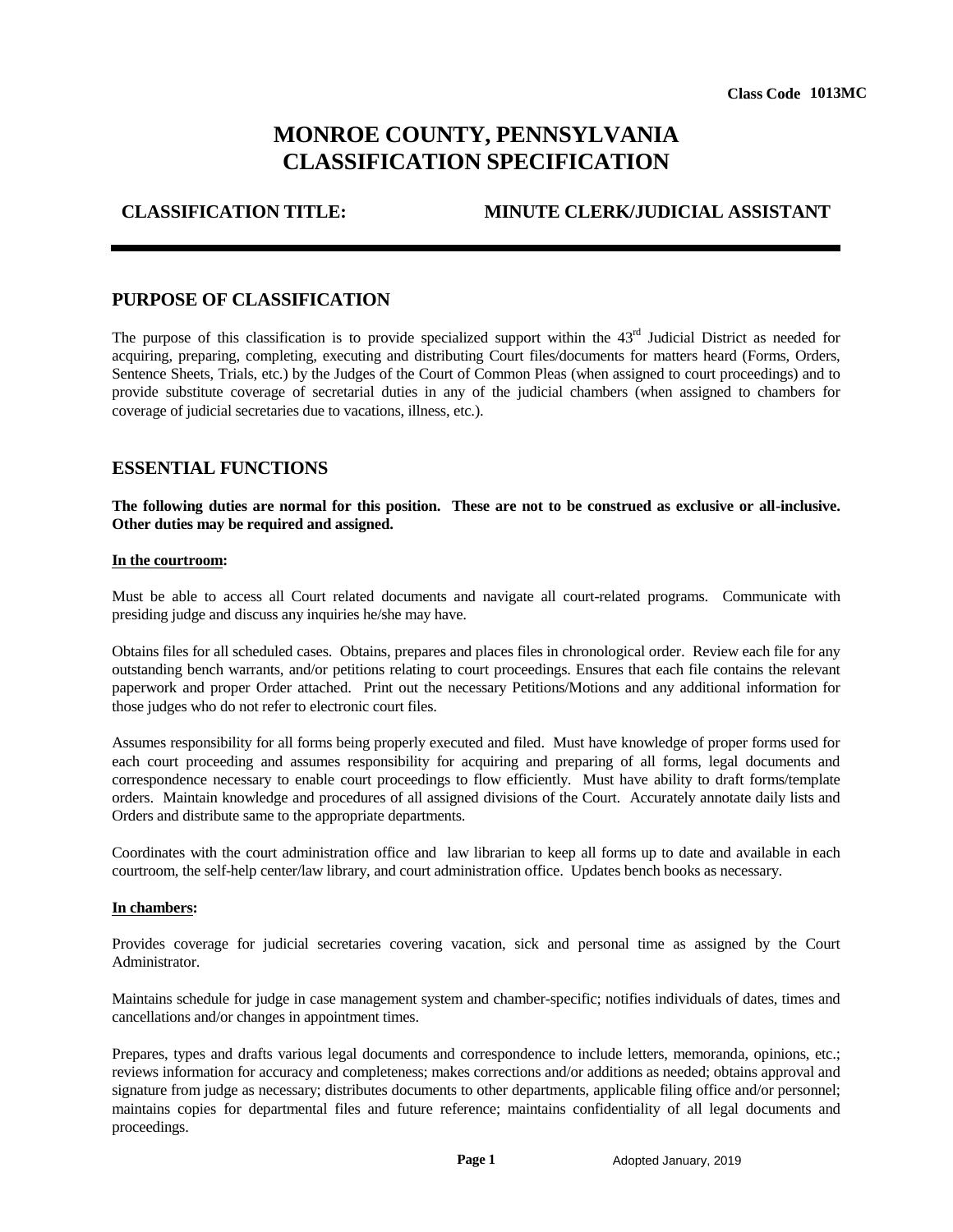Maintains copies (if applicable and not readily available electronically) for future reference and use by the permanent judicial secretary and/or authorized individuals.

Serves as liaison between assigned judge and attorneys, agencies, law enforcement, defendants, and other individuals; answers questions and provides information as required; contacts attorneys regarding motions and orders.

Greets visitors, attorneys and the general public as necessary; answers questions and provides information; collects necessary information.

Receives and screens incoming telephone calls for judges from attorneys, and other individuals; routes calls and/or takes messages as necessary; answers questions from staff, law enforcement, outside agencies, the public or other individuals as necessary; provides information accordingly.

Utilizes various office equipment such as personal computer, calculator, fax machine, scanner, photocopier, and other equipment as necessary to perform daily duties; uses various computer software in the preparation of reports, documents and case tracking and maintenance; keeps apprised of changes in equipment and software; learns new programs as necessary.

Receives incoming mail; sorts and distributes to appropriate individuals; prepares certified letters and outgoing mail; processes UPS and overnight packages; delivers to appropriate location.

Performs other administrative duties such as scanning, photocopying, faxing documents; assisting other administrative and support staff with assignments; locating and printing docket entries, reviewing and organizing documents; and performing other duties as required during the day-to-day operations of assigned division.

## **ADDITIONAL FUNCTIONS**

Performs other related duties as required.

## **MINIMUM QUALIFICATIONS**

High school diploma or GED; supplemented by three (3) years previous experience and/or training that includes responsible legal, criminal justice and/or administrative functions required; or any equivalent combination of education, training, and experience which provides the requisite knowledge, skills, and abilities for this job.

## **QUALIFICATION REQUIREMENTS**

To perform this job successfully, an individual must be able to perform each essential duty satisfactorily. The requirements listed below are representative of the knowledge, skill and/or ability required. Reasonable accommodations may be made to enable individuals with disabilities to perform the essential functions.

- College Degree Preferred (not required)
- Paralegal Certificate Preferred (not required)
- Must possess a high school diploma or GED
- Must maintain confidentiality at all times.
- Must project a professional demeanor.
- Must possess excellent inter-personal, written and oral communication skills.